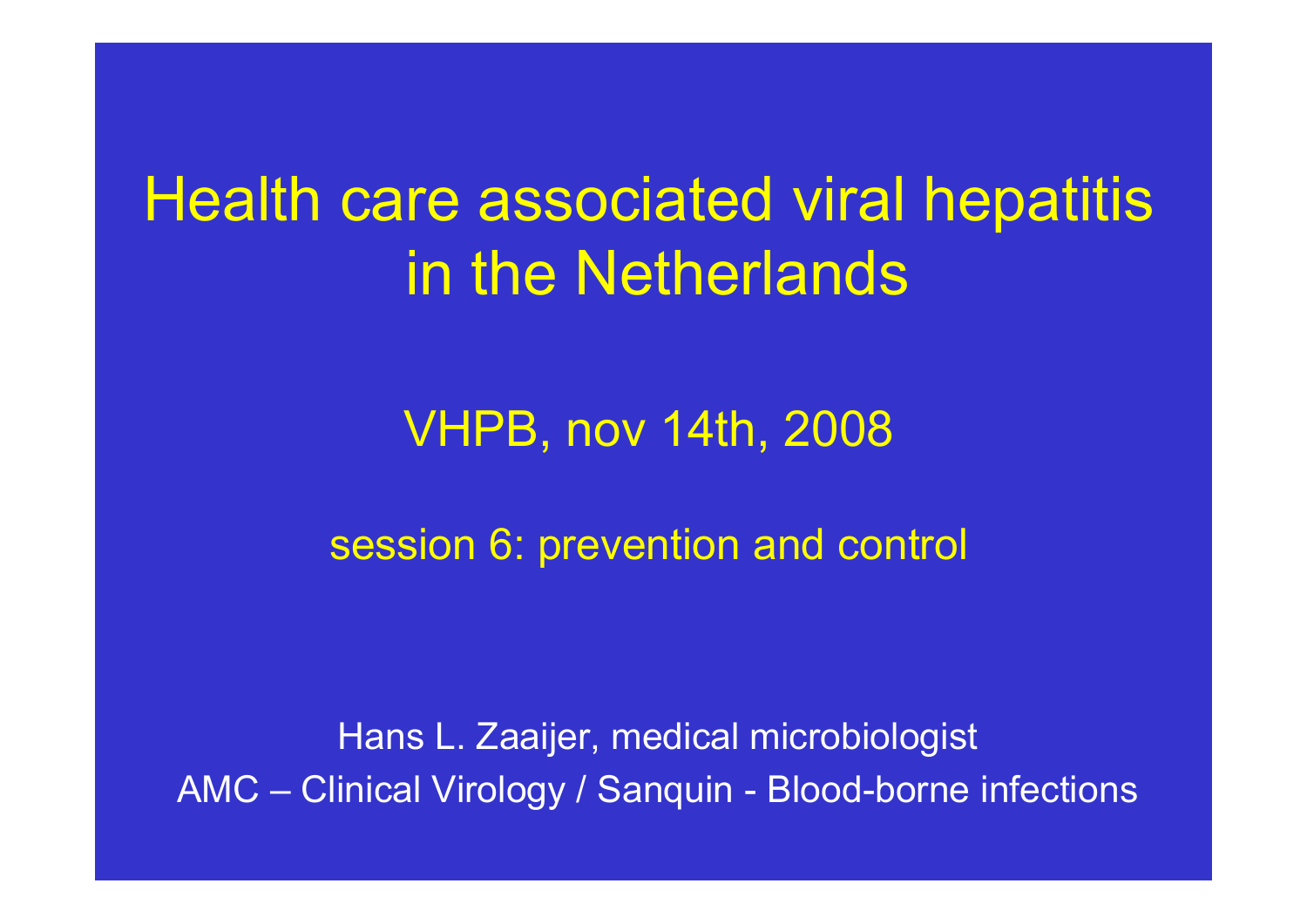## Bbi's in health care:

Infected personnel  $\rightarrow$  patients 1) management of HBV+ personnel; 2) HCV guidelines

Infected patients  $\rightarrow$  personnel 3) number and nature of occupational injuries in AMC

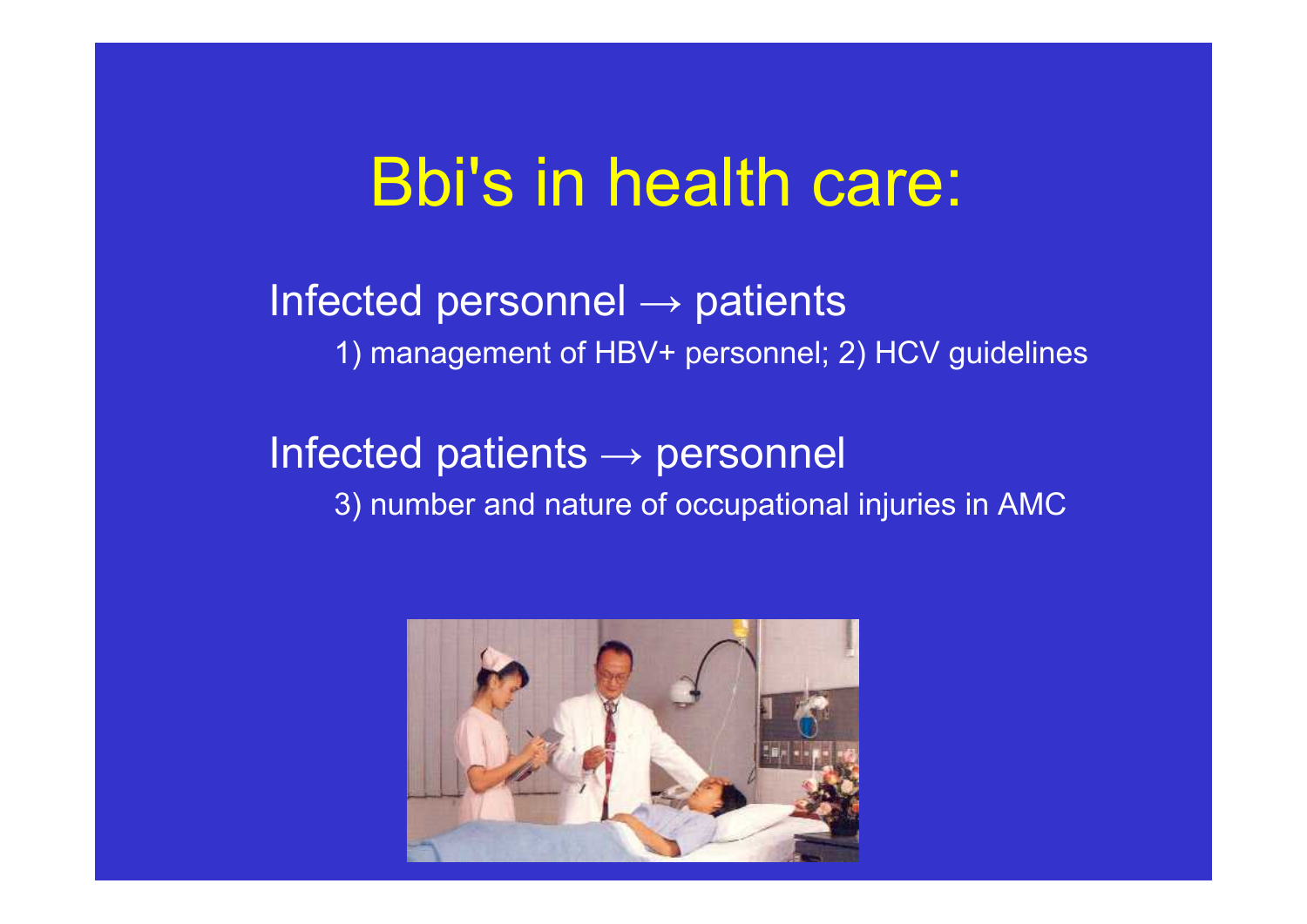## $personel \rightarrow patients: HBV$

1999: the **'Veghel incident':** proven transmission of HBV in 8 cases (identical HBV sequences); plus 2 probable and 20 possible cases. (Spijkerman ea, NTvG 2003)

#### 2000:

**Committee for prevention of iatrogenic hepatitis B.**

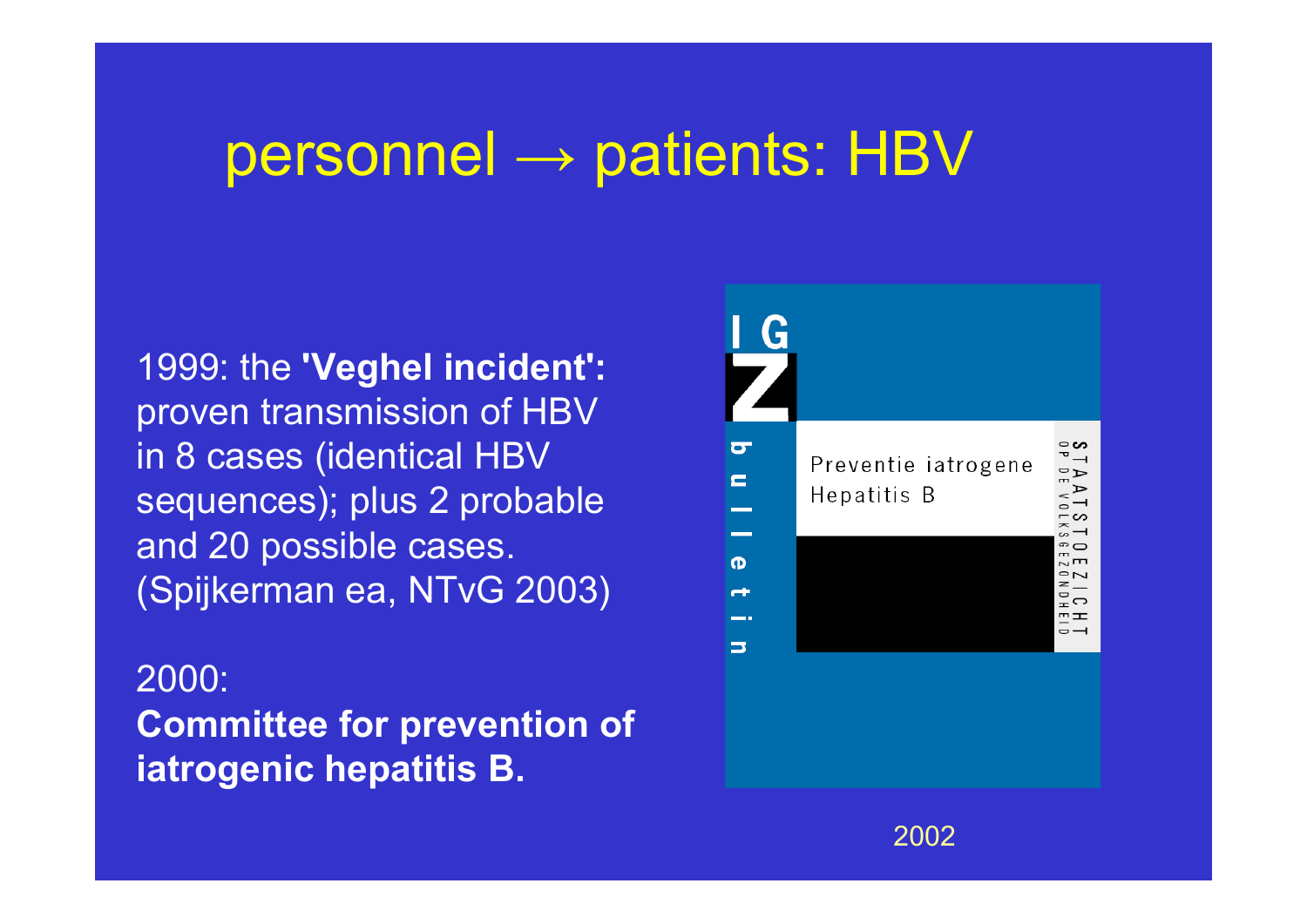## personnel → patients: HCV

### Real soon now:



**? 2009 !**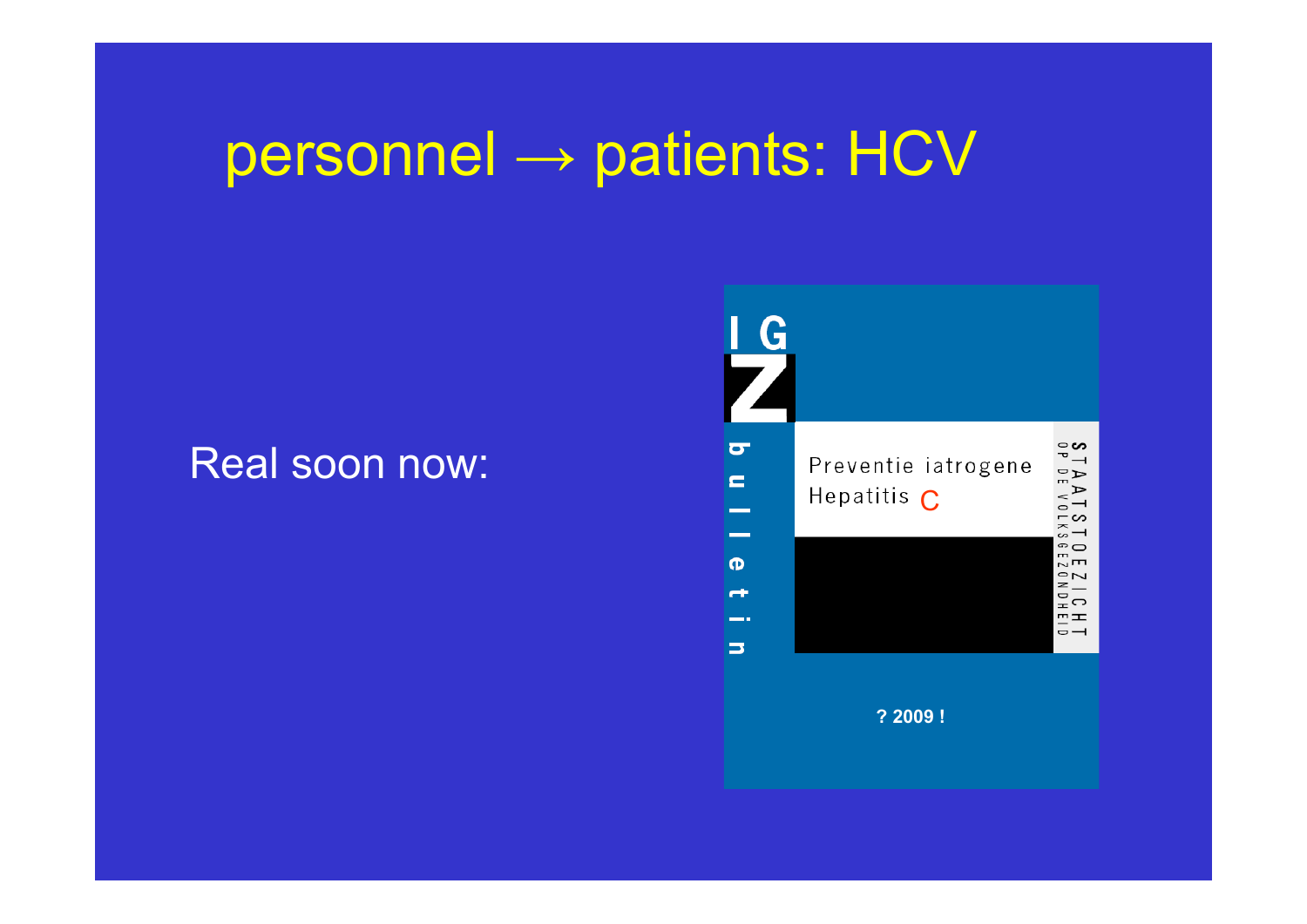#### personnel  $\longrightarrow$  $\rightarrow$  patients HBV / HCV

transmission occurs predominantly during Exposure Prone Procedures (EPPs):

Exposure prone procedures (EPPs) are those where there is a risk that injury to the worker may result in exposure of the patient's open tissues to the blood of the worker. These procedures include those where the worker's gloved hands may be in contact with sharp instruments, needle tips or sharp tissues (spicules of bone or teeth) inside a patient's open body cavity, wound or confined anatomical space where the hands or fingertips may not be completely visible at all times.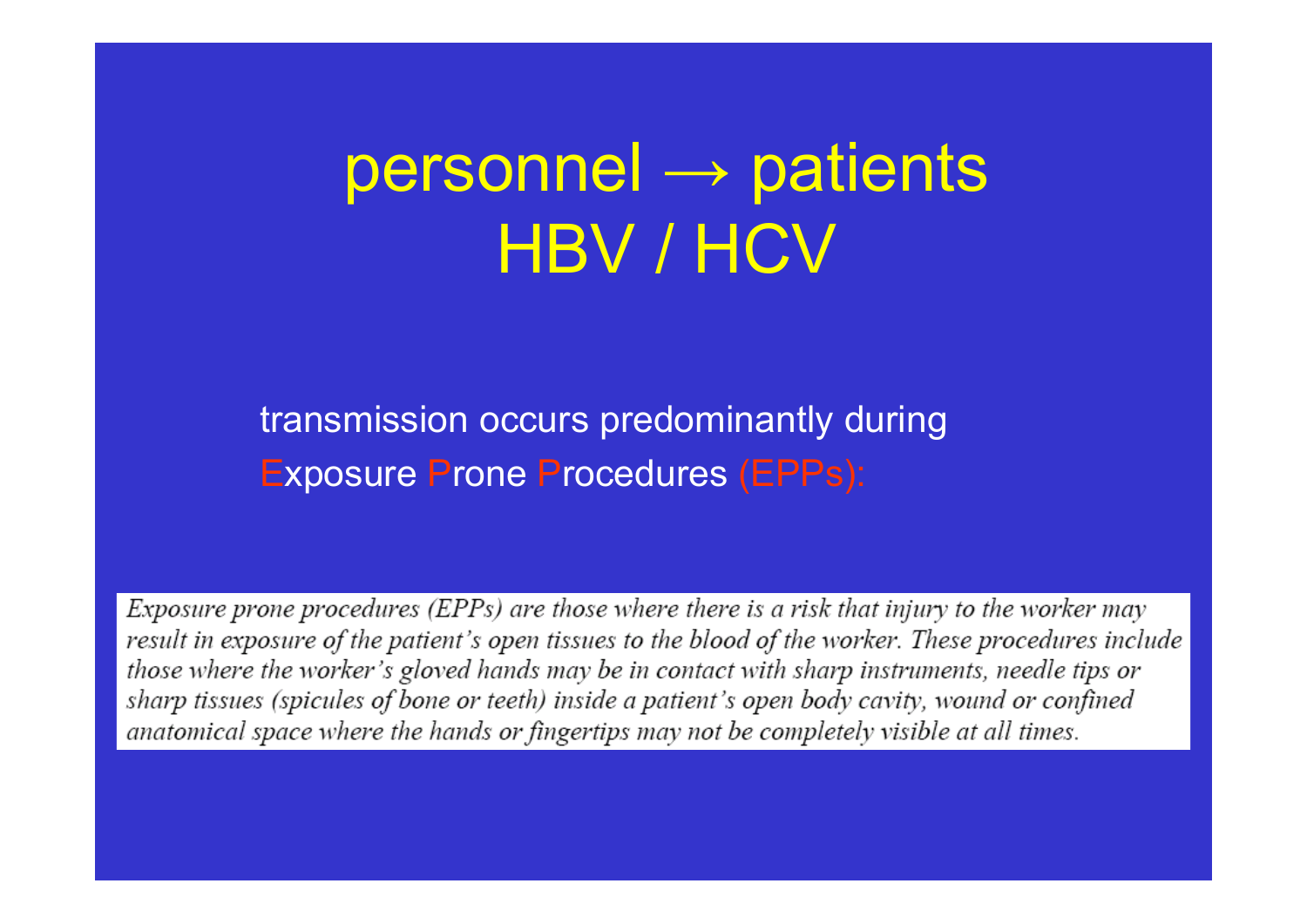# HBV guideline: NL vs. RoW

Exclusion from EPPs

**UK, Australia** Europ. consensus group, Ir NL $\mathsf L$   $\qquad \qquad \mathsf{2D5}$  cps/m $\mathsf L$ 

HBV-DNA

 $^3$  cps/mL  $^4$  cps/mL

Expert Committee decides in: USA, Canada, NewZealand, Germany, France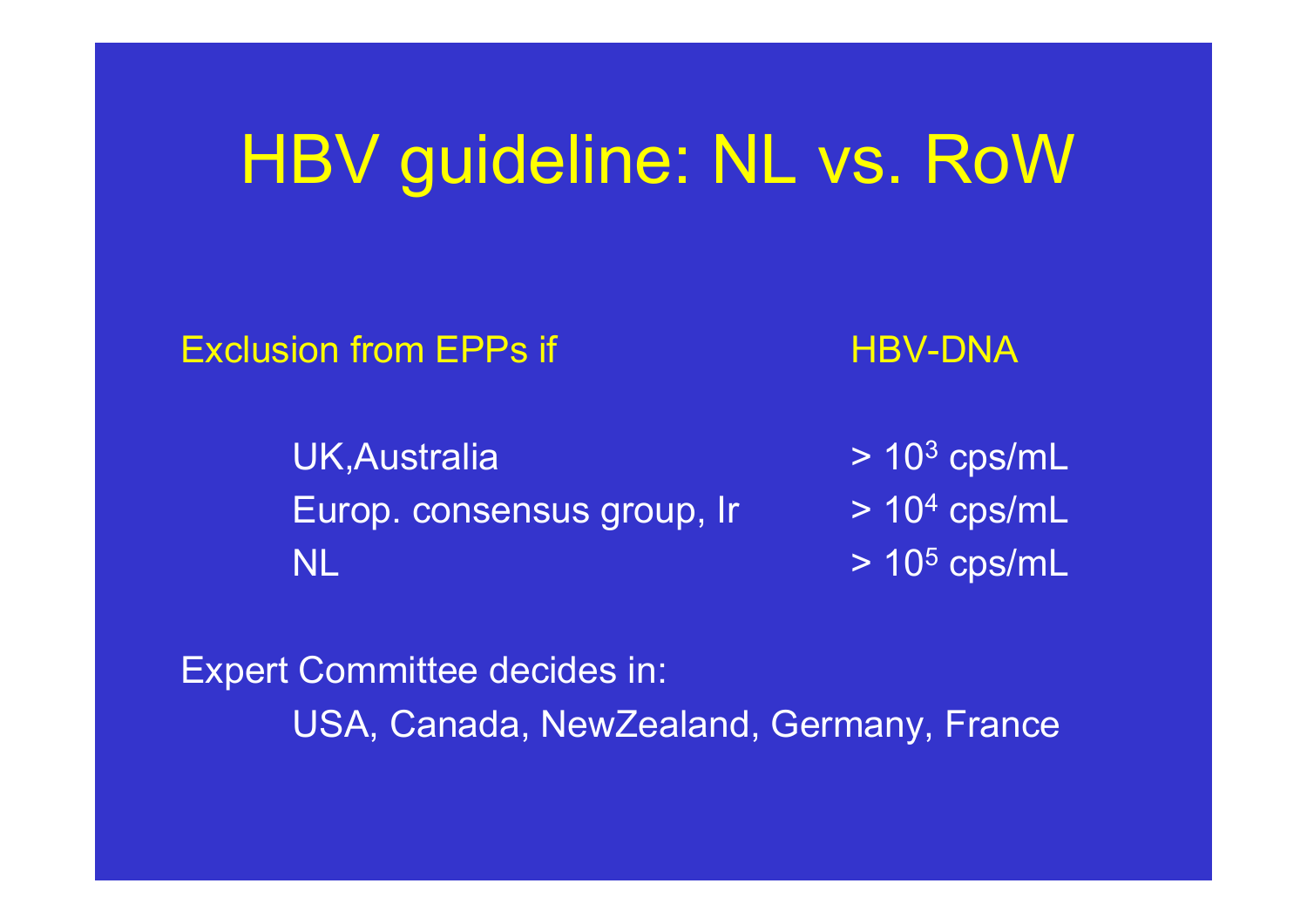### 1. Management of HBV+ HCWs in NL

Number and nature of HBV infected health care workers, as reviewed by the Dutch Committee for prevention of iatrogenic hepatitis B:

| Personnel: | performing<br><b>EPPs</b> | possibly<br>performing<br><b>EPPS in future EPPs</b> | not<br>performing | <b>Total</b> |
|------------|---------------------------|------------------------------------------------------|-------------------|--------------|
| Total      | 50                        |                                                      | 42                | 99           |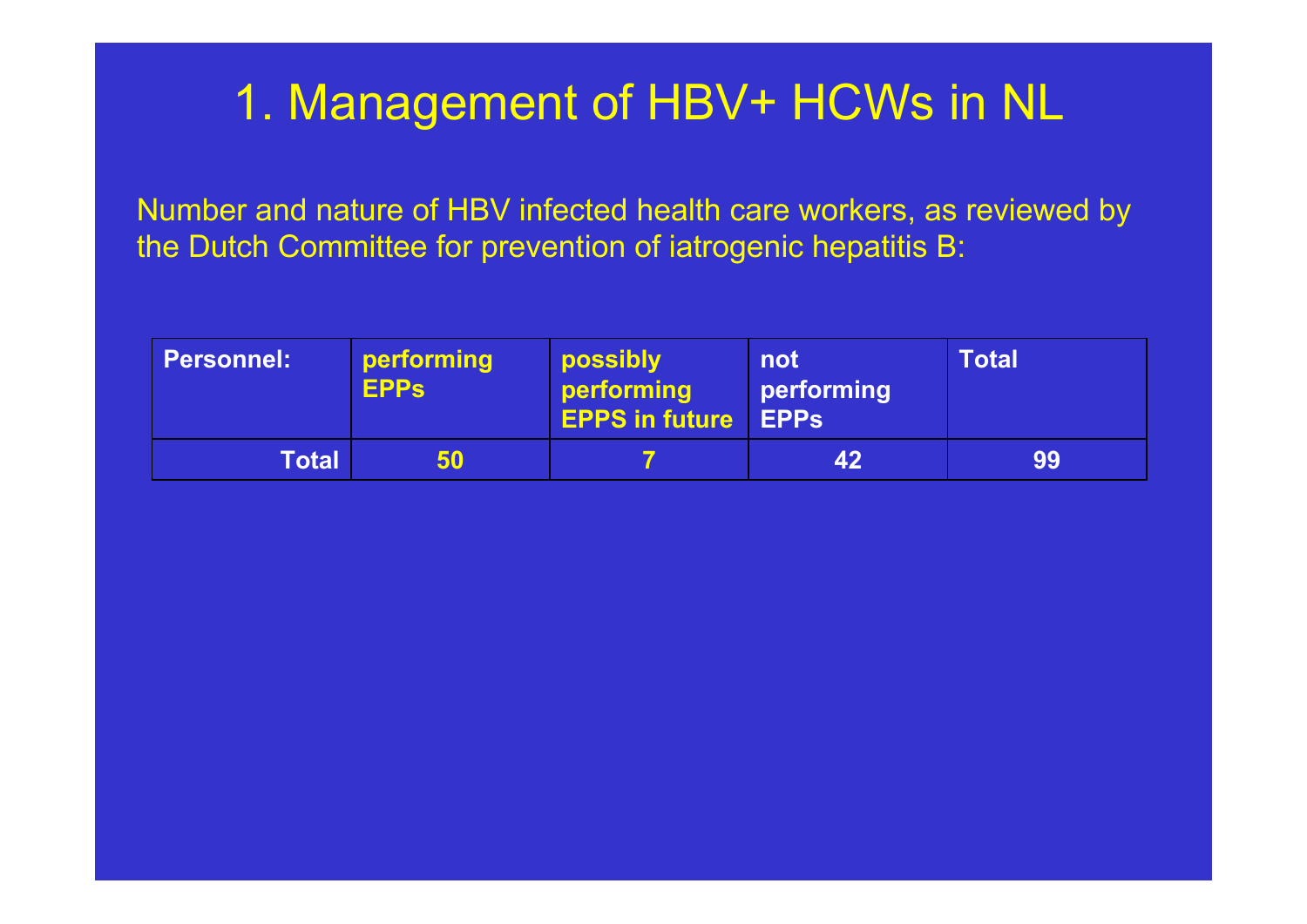### HBV+ HCWs in NL (continued)

- 99 HBV+ HCWs reported to Committee (2000-2008)

-50/99 performed EPPs:

- 2/50 stopped working
- 37/50: low viral load: EPPs allowed, but monitoring mandatory:
	- 12/37 other profession/stopped/died/moved to …
	- 25/37 continue working while HBV-DNA is being monitored.

**- 11/50 had a high viral load (> 100.000 HBV DNA copies /mL): no EPPs!**

- 5/11 resumed work thanks to antiviral therapy.

# of infections prevented?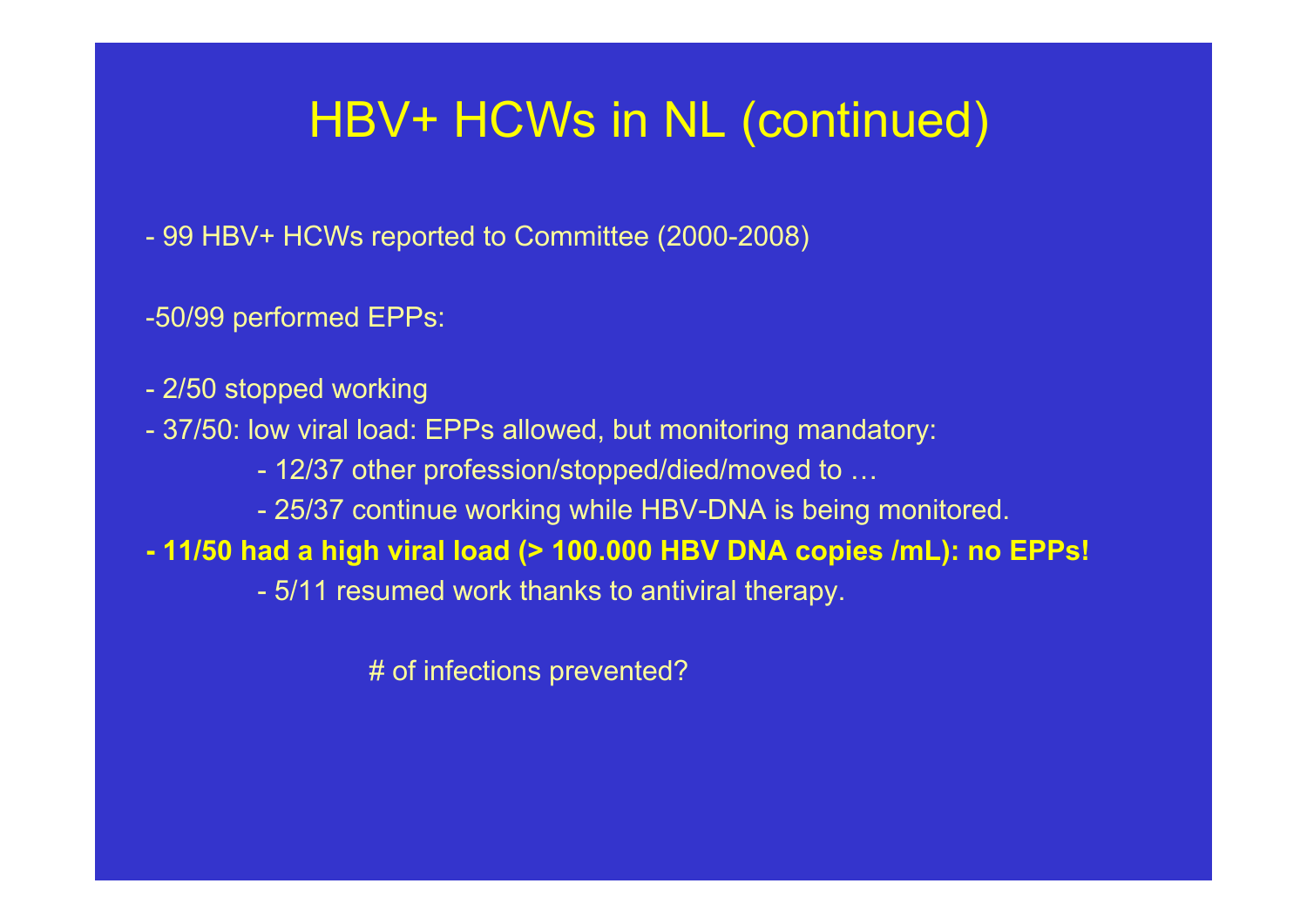## 2. HCV guideline: NL vs. RoW

Netherlands: no guideline on HCV+ HCWs...

RoW:EPPs excluded if

UK, Australia, Italia HCV-RNA+ **Germany** 

 $^3$  cps/mL or acute infection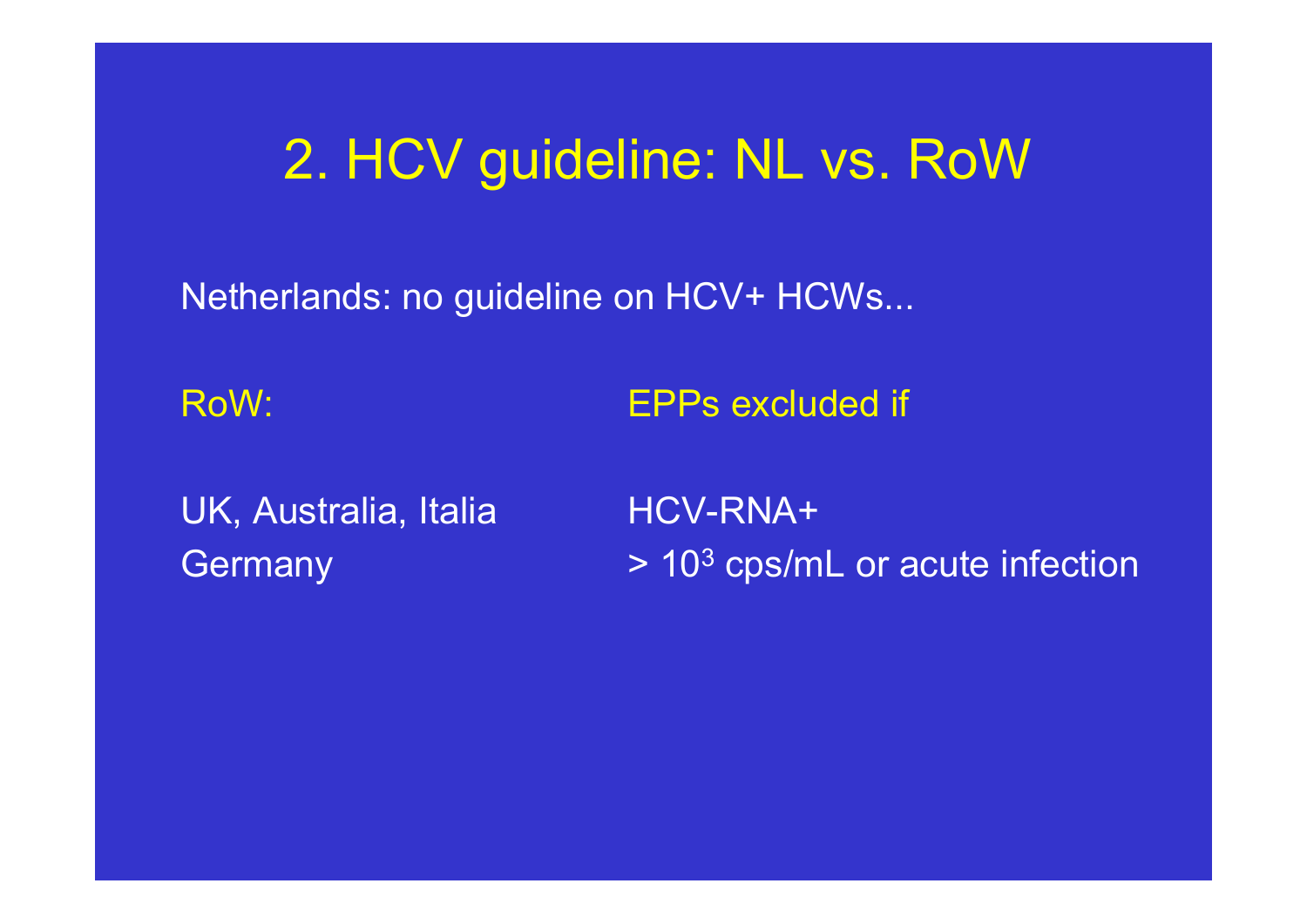## HCV measures: conclusion

#### **Considering**

- **superior cure rates in early HCV infection,**
- -**EPP performers run relatively high risk,**
- **iatrogenic hep C does exist,**

#### **→ 0ffer yearly HCV-RNA screening to all EPP performers?**

**(mandatory for thoraco-cardial surgeons, orthopedic surgeons and gynaecological surgeons ?)**

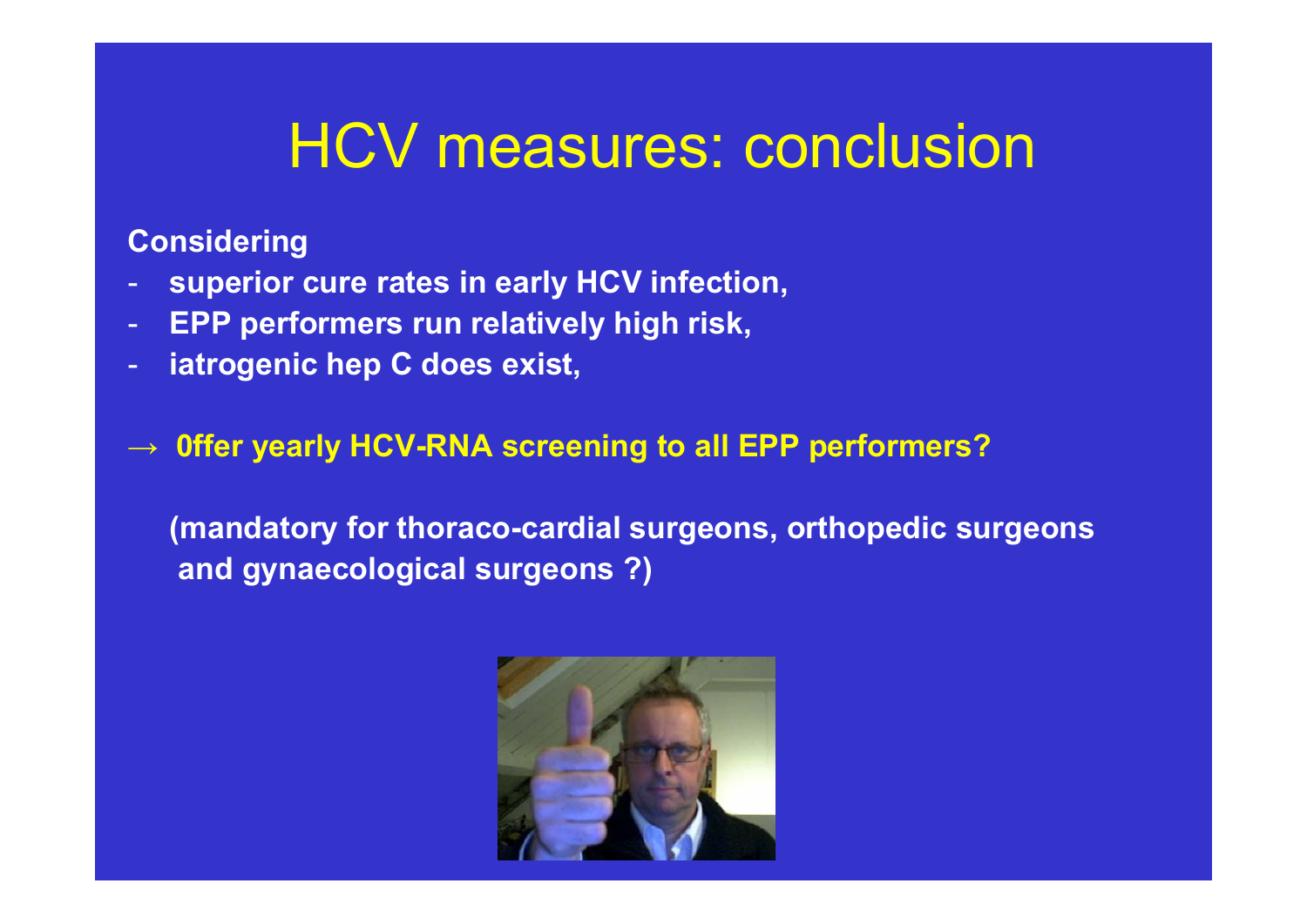## patient → personnel

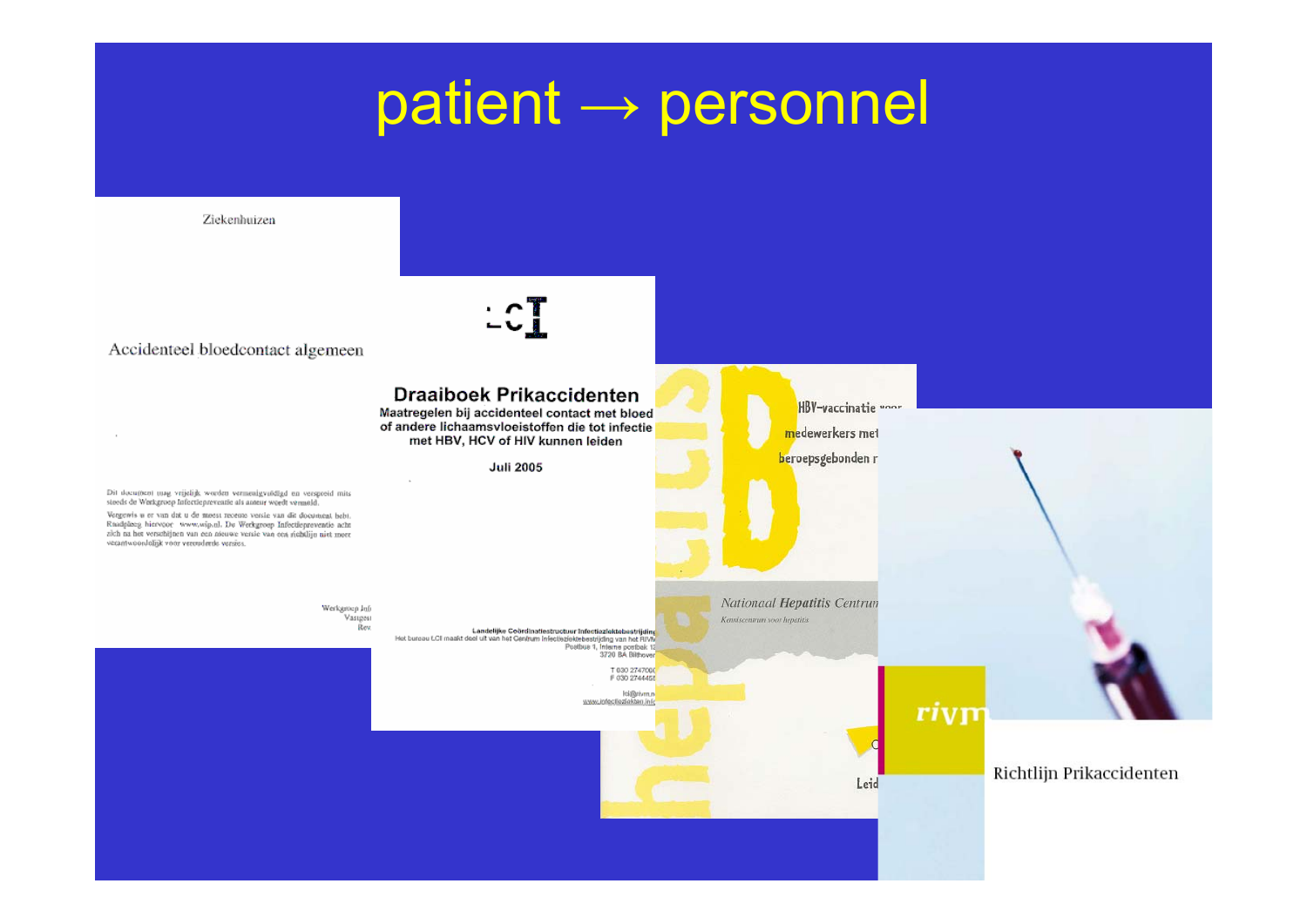### 3.

### Occupational injuries ('needle stick accidents') in the Academic Medical Center, Amsterdam, 2003-2007

ARBO/BGD: dr. Gerard Frijstein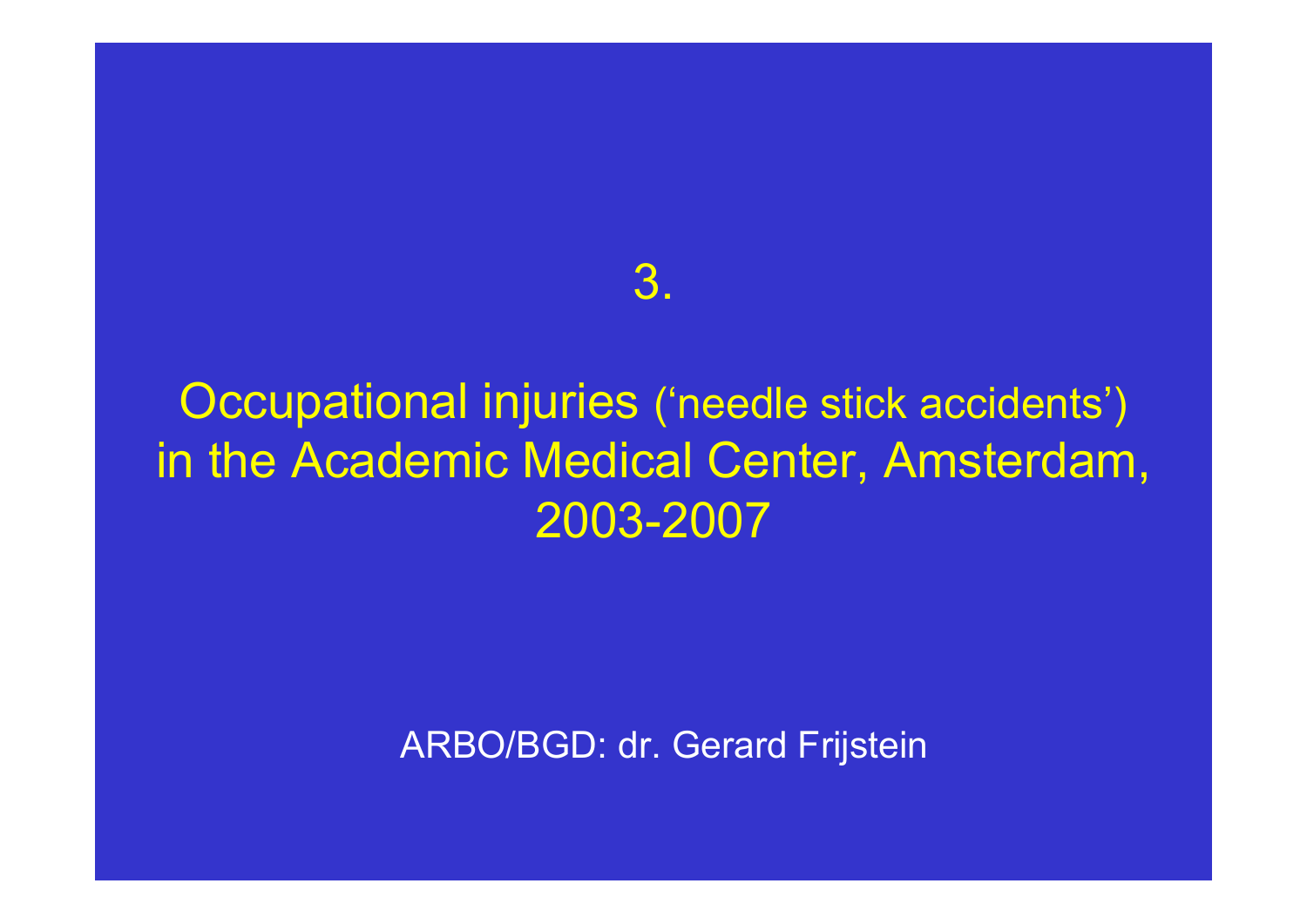## Number and nature of reported exposures

|                     | <b>Total</b> |
|---------------------|--------------|
| # Reported          |              |
| exposures           | 927          |
|                     |              |
| <b>Needle stick</b> | 69,3%        |
| Cut                 | 15,6%        |
| <b>Splash</b>       | 10,1%        |
| <b>Bite wound</b>   | 1,6%         |
| <b>Other</b>        | 3,3%         |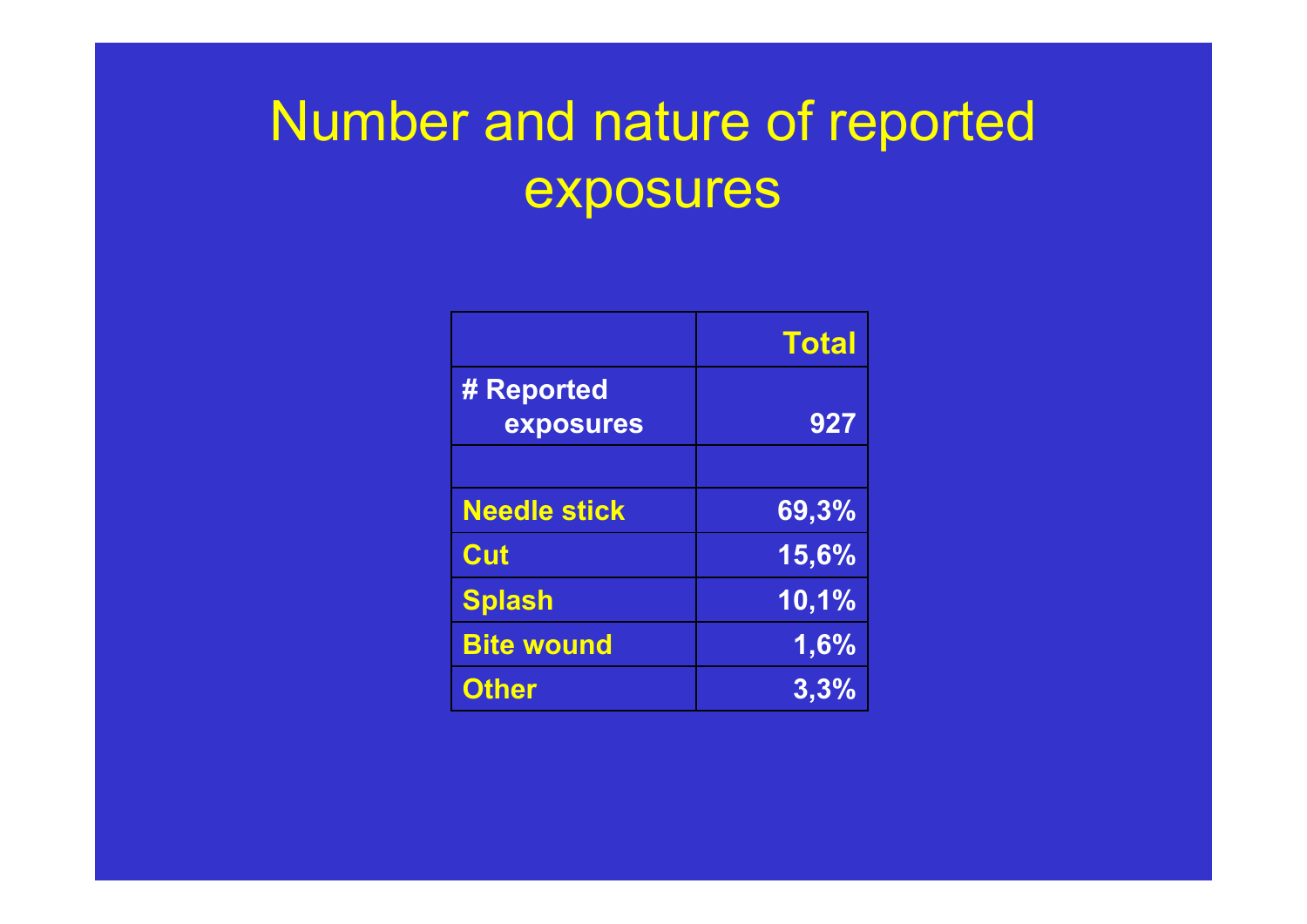### Professions involved; 33,3% in training

|                                      | 2003           | 2004           | 2005           | 2006            | 2007            | <b>Total</b>    |
|--------------------------------------|----------------|----------------|----------------|-----------------|-----------------|-----------------|
| <b>Nurse</b>                         | 54             | 50             | 47             | 46              | 50              | 247 (26.6%)     |
| Junior physician, in training        | 22             | 25             | 26             | 32              | 27              | 132 (14.2%)     |
| <b>Senior medical student</b>        | 14             | 22             | 17             | 23              | 28              | 104 (11.2%)     |
| Senior physician (specialist)        |                |                |                |                 |                 |                 |
| Laboratory technician                |                |                |                |                 |                 |                 |
| <b>OR-assistant</b>                  |                |                |                |                 |                 |                 |
| <b>Junior medical student</b>        | 6              | 3              | $\overline{4}$ | 22 <sup>A</sup> | 16 <sup>A</sup> | $(5.5\%)$<br>51 |
| Doctor's assistant                   |                |                |                |                 |                 |                 |
| Junior physician, not in<br>training |                |                |                |                 |                 |                 |
| <b>Nurse in training</b>             | $\overline{2}$ | $\overline{7}$ | 5              | 5               | 3               | $22(2.4\%)$     |
| <b>Radiology technician</b>          |                |                |                |                 |                 |                 |
| Anaesthesiology assistant            |                |                |                |                 |                 |                 |
| <b>Cleaning</b>                      |                |                |                |                 |                 |                 |
| <b>Sterilisation</b>                 |                |                |                |                 |                 |                 |
| Other profession                     |                |                |                |                 |                 |                 |
|                                      |                |                |                |                 |                 |                 |
| Total                                | 167            | 86             | 173            |                 |                 | 927             |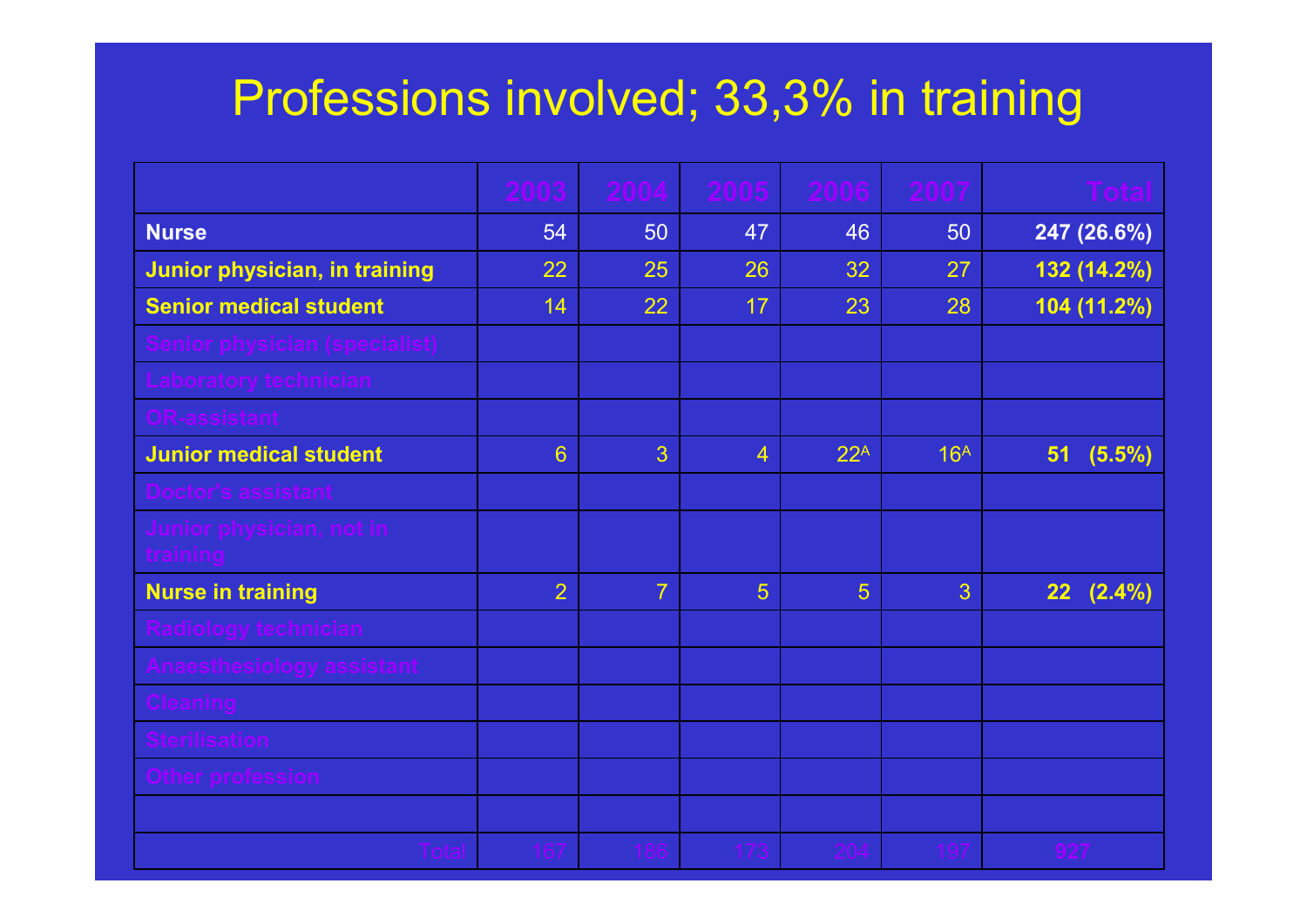## Activities involved

|                                               | 2003 | 2004 | 2005 | $-2006$ | 2007 | <b>Total</b> |
|-----------------------------------------------|------|------|------|---------|------|--------------|
| <b>Activity</b>                               |      |      |      |         |      |              |
| <b>Cleaning up after medical</b><br>procedure | 41   | 45   | 52   | 52      | 48   | 238 (25.7%)  |
| Operation, stitching                          |      |      |      |         |      |              |
| <b>Blood sampling</b>                         |      |      |      |         |      |              |
| Handling of i.v. drip                         |      |      |      |         |      |              |
| Laboratory activities                         |      |      |      |         |      |              |
| Injection                                     |      |      |      |         |      |              |
| <b>Recapping</b>                              | 11   | 13   | 8    | 10      | 8    | (5.4%)<br>50 |
| Patient care                                  |      |      |      |         |      |              |
| Assistance during operation                   |      |      |      |         |      |              |
| Handling of catheter or drain                 |      |      |      |         |      |              |
| Other activities                              |      |      |      |         |      |              |
|                                               |      |      |      |         |      |              |
| <b>Total</b>                                  | 167  | 186  | 173  | 204     | 197  | 927          |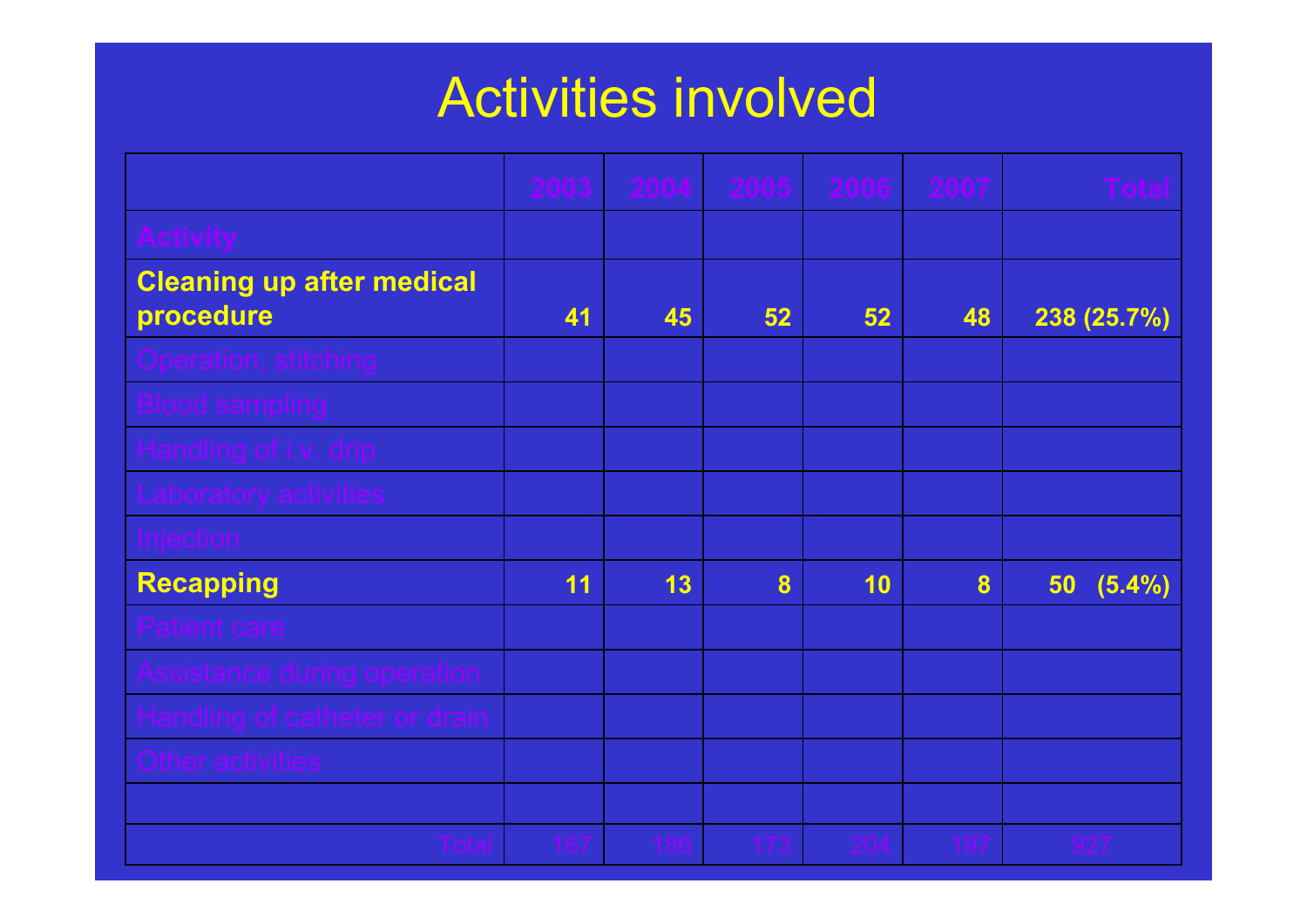### Infection status of source, HBV immune status of personnel

| <b>Infection status of</b><br>patient (source) | 2003 | 2004 | 2005 | 2006 | 2007 |                 |
|------------------------------------------------|------|------|------|------|------|-----------------|
| number of patients                             | 167  | 186  | 173  | 204  | 197  | 927             |
|                                                |      |      |      |      |      |                 |
| no. of infections in patients                  | 14   | 15   | 11   | 23   | 18   | 81 inf. in 71   |
|                                                |      |      |      |      |      | patients (7.7%) |
| <b>HBV immune status</b>                       |      |      |      |      |      |                 |
| of personnel:                                  |      |      |      |      |      |                 |
| <b>Protected</b>                               |      |      |      |      |      | 85.0%           |
| <b>Unprotected</b>                             |      |      |      |      |      | 5.0%            |
| <b>Unknown</b>                                 |      |      |      |      |      | 10.0%           |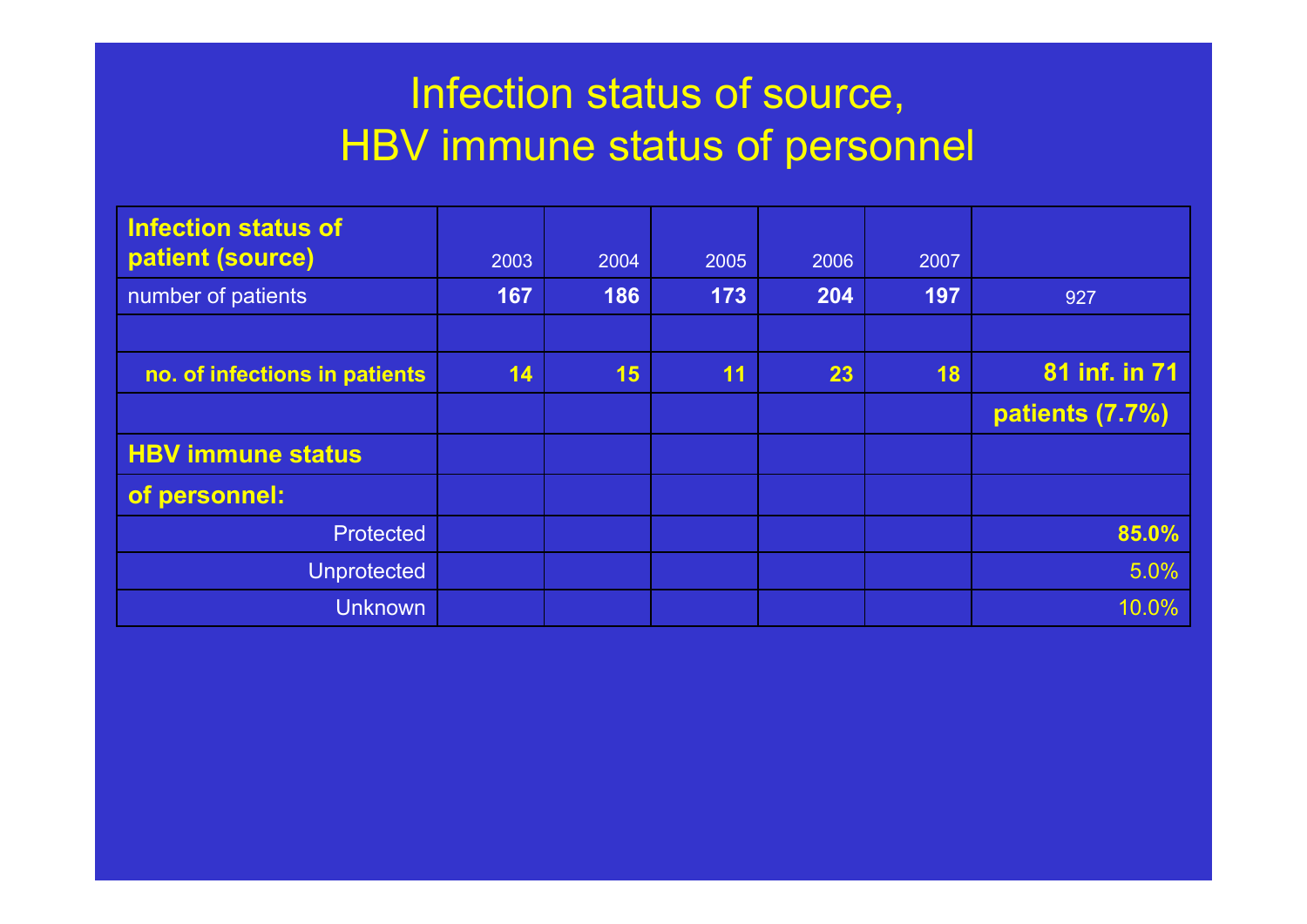# Summary: 5 yrs, 927 incidents

- $\bullet$ Most common: needle stick injury (69%)
- $\bullet$ Most often: in trainees (33%)
- •Most frequent: after medical procedure

### while

- 8% of sources was HBV/HCV/HIV positive
- 5% of personnel was not HBV immune

 $\longrightarrow$  $\rightarrow$  introduction of safety devices; awareness programs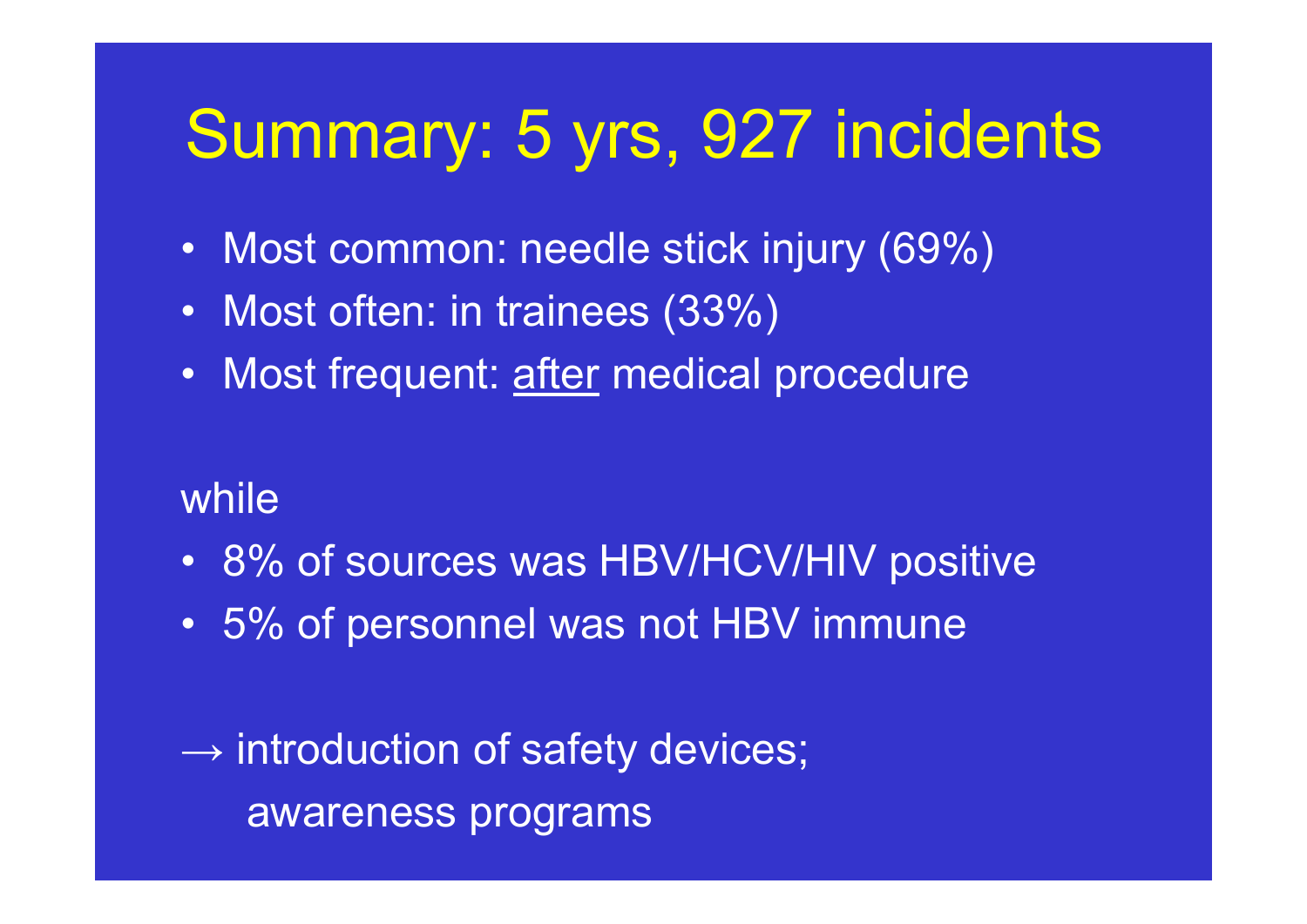## *AMC 2003-2007: did transmissions occur?*

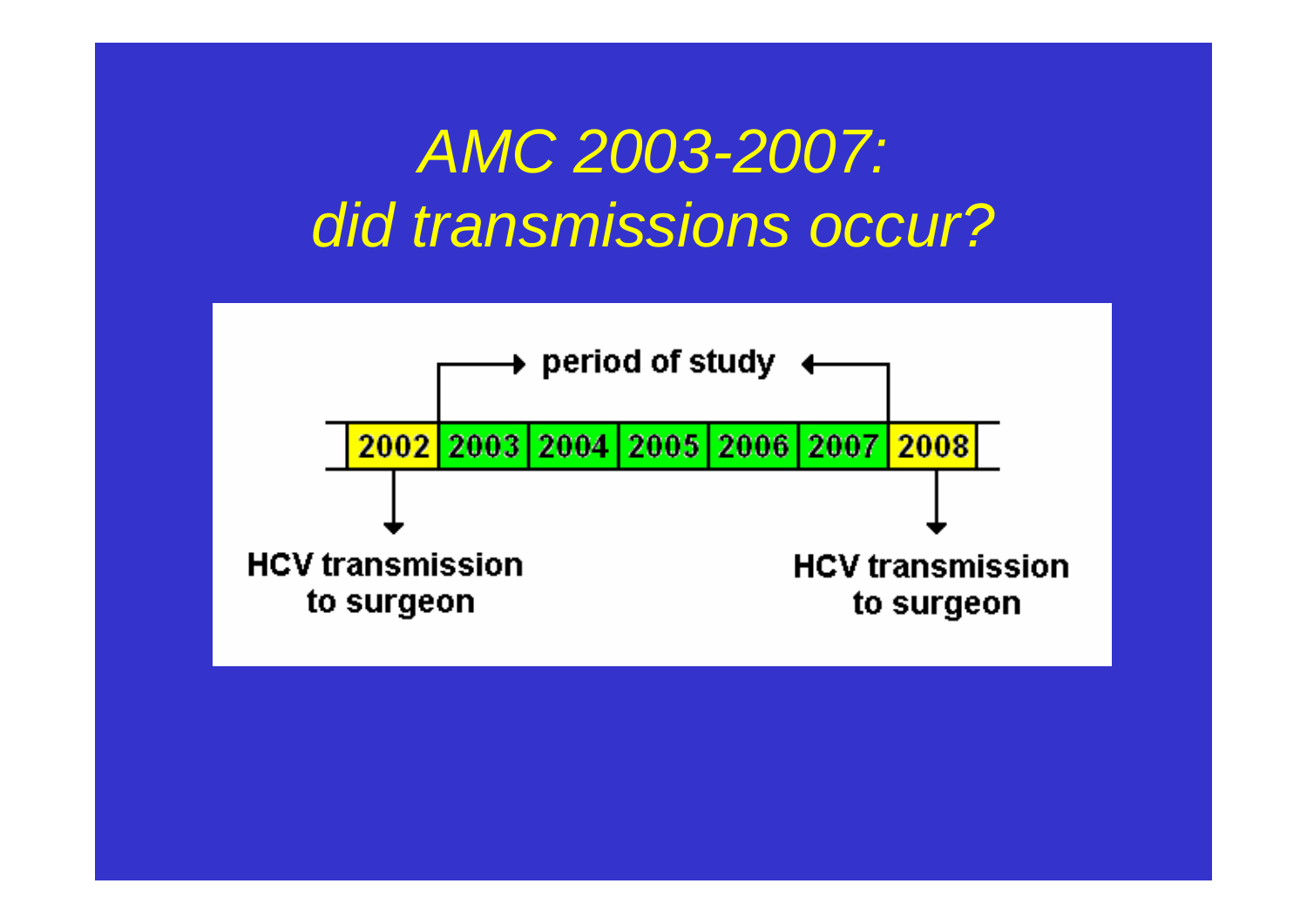Management of HCV+, EPP-performing health care workersdeserves concerted European action